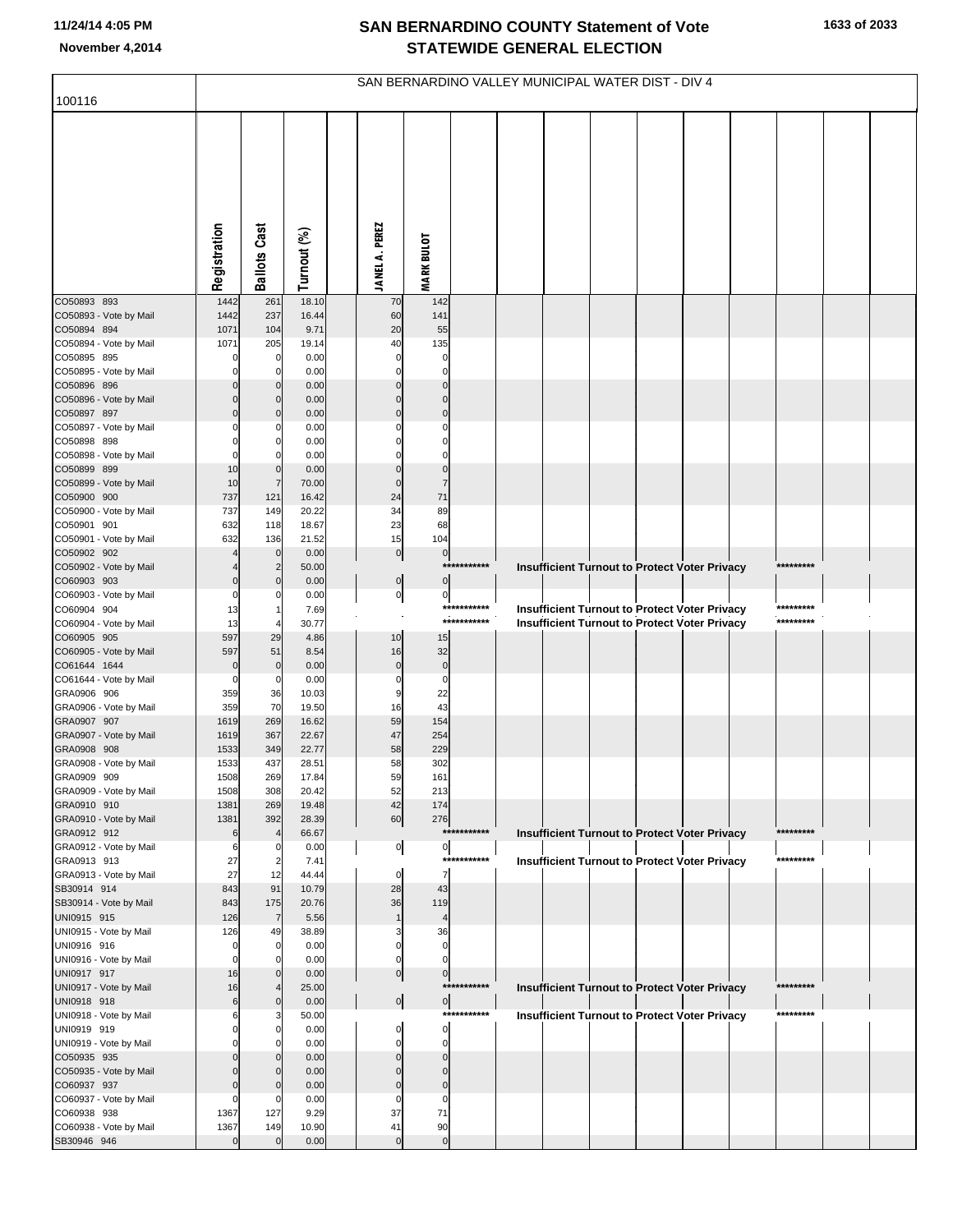|                                        | SAN BERNARDINO VALLEY MUNICIPAL WATER DIST - DIV 4 |                            |                |  |                                |                                           |             |  |  |  |                                                      |  |  |           |  |  |
|----------------------------------------|----------------------------------------------------|----------------------------|----------------|--|--------------------------------|-------------------------------------------|-------------|--|--|--|------------------------------------------------------|--|--|-----------|--|--|
| 100116                                 |                                                    |                            |                |  |                                |                                           |             |  |  |  |                                                      |  |  |           |  |  |
|                                        | Registration                                       | <b>Ballots Cast</b>        | Turnout (%)    |  | <b>JANEL A. PEREZ</b>          | <b>MARK BULOT</b>                         |             |  |  |  |                                                      |  |  |           |  |  |
| SB30946 - Vote by Mail                 |                                                    | $\overline{0}$             | 0.00           |  | $\overline{0}$                 | $\circ$                                   |             |  |  |  |                                                      |  |  |           |  |  |
| SB30947 947                            |                                                    | $\mathbf 0$                | 0.00<br>20.00  |  | $\overline{0}$                 | $\overline{0}$                            | *********** |  |  |  |                                                      |  |  | ********* |  |  |
| SB30947 - Vote by Mail<br>SB31655 1655 |                                                    | O                          | 0.00           |  | 0                              | 0                                         |             |  |  |  | <b>Insufficient Turnout to Protect Voter Privacy</b> |  |  |           |  |  |
| SB31655 - Vote by Mail                 |                                                    | $\mathbf 0$                | 0.00           |  | $\Omega$                       | $\mathbf 0$                               |             |  |  |  |                                                      |  |  |           |  |  |
| SB31656 1656                           |                                                    | $\Omega$                   | 0.00           |  | $\Omega$                       | $\Omega$                                  |             |  |  |  |                                                      |  |  |           |  |  |
| SB31656 - Vote by Mail<br>LOM1091 1091 | $\Omega$<br>715                                    | $\mathbf 0$<br>81          | 0.00<br>11.33  |  | $\overline{0}$<br>16           | $\mathbf 0$<br>45                         |             |  |  |  |                                                      |  |  |           |  |  |
| LOM1091 - Vote by Mail                 | 715                                                | 239                        | 33.43          |  | $44 \text{ }$                  | 138                                       |             |  |  |  |                                                      |  |  |           |  |  |
| LOM1092 1092                           | 14                                                 |                            | 28.57          |  |                                |                                           | *********** |  |  |  | <b>Insufficient Turnout to Protect Voter Privacy</b> |  |  | ********* |  |  |
| LOM1092 - Vote by Mail                 | 14                                                 |                            | 7.14           |  |                                |                                           | *********** |  |  |  | <b>Insufficient Turnout to Protect Voter Privacy</b> |  |  | ********* |  |  |
| LOM1093 1093                           | $\Omega$<br>$\overline{0}$                         | $\mathbf 0$                | 0.00           |  | $\mathbf{0}$                   | $\mathbf 0$                               |             |  |  |  |                                                      |  |  |           |  |  |
| LOM1093 - Vote by Mail<br>SB31094 1094 | 448                                                | 21                         | 0.00<br>4.69   |  | $\overline{0}$<br>6            | $\overline{0}$<br>10                      |             |  |  |  |                                                      |  |  |           |  |  |
| SB31094 - Vote by Mail                 | 448                                                | 76                         | 16.96          |  | 17                             | 45                                        |             |  |  |  |                                                      |  |  |           |  |  |
| LOM1095 1095                           | 1740                                               | 190                        | 10.92          |  | 54                             | 79                                        |             |  |  |  |                                                      |  |  |           |  |  |
| LOM1095 - Vote by Mail                 | 1740                                               | 267                        | 15.34          |  | 64                             | 155                                       |             |  |  |  |                                                      |  |  |           |  |  |
| LOM1096 1096<br>LOM1096 - Vote by Mail | 1598<br>1598                                       | 197<br>269                 | 12.33<br>16.83 |  | 44<br>41                       | 106<br>166                                |             |  |  |  |                                                      |  |  |           |  |  |
| LOM1097 1097                           | 414                                                | 54                         | 13.04          |  | 15                             | 22                                        |             |  |  |  |                                                      |  |  |           |  |  |
| LOM1097 - Vote by Mail                 | 414                                                | 81                         | 19.57          |  | 11                             | 59                                        |             |  |  |  |                                                      |  |  |           |  |  |
| LOM1098 1098                           | 1911                                               | 223                        | 11.67          |  | 62                             | 112                                       |             |  |  |  |                                                      |  |  |           |  |  |
| LOM1098 - Vote by Mail<br>LOM1099 1099 | 1911<br>128                                        | 427<br>15                  | 22.34<br>11.72 |  | 63<br>3                        | 286<br>8                                  |             |  |  |  |                                                      |  |  |           |  |  |
| LOM1099 - Vote by Mail                 | 128                                                | 21                         | 16.41          |  | 4                              | 13                                        |             |  |  |  |                                                      |  |  |           |  |  |
| LOM1100 1100                           | 1706                                               | 286                        | 16.76          |  | 35                             | 194                                       |             |  |  |  |                                                      |  |  |           |  |  |
| LOM1100 - Vote by Mail<br>LOM1101 1101 | 1706<br>1665                                       | 406<br>290                 | 23.80<br>17.42 |  | 45<br>37                       | 273<br>175                                |             |  |  |  |                                                      |  |  |           |  |  |
| LOM1101 - Vote by Mail                 | 1665                                               | 496                        | 29.79          |  | 70                             | 310                                       |             |  |  |  |                                                      |  |  |           |  |  |
| LOM1102 1102                           | 219                                                | 27                         | 12.33          |  | 5                              | 17                                        |             |  |  |  |                                                      |  |  |           |  |  |
| LOM1102 - Vote by Mail                 | 219                                                | 75                         | 34.25          |  |                                | 55                                        |             |  |  |  |                                                      |  |  |           |  |  |
| LOM1631 1631<br>LOM1631 - Vote by Mail | $\Omega$<br>$\overline{0}$                         | $\mathbf 0$<br>$\mathbf 0$ | 0.00<br>0.00   |  | $\mathbf 0$                    | $\mathbf 0$<br>$\pmb{0}$                  |             |  |  |  |                                                      |  |  |           |  |  |
| RED1103 1103                           | 1522                                               | 243                        | 15.97          |  | 47                             | 141                                       |             |  |  |  |                                                      |  |  |           |  |  |
| RED1103 - Vote by Mail                 | 1522                                               | 272                        | 17.87          |  | 37                             | 164                                       |             |  |  |  |                                                      |  |  |           |  |  |
| RED1104 1104                           | 926                                                | 121                        | 13.07          |  | 20                             | 75                                        |             |  |  |  |                                                      |  |  |           |  |  |
| RED1104 - Vote by Mail<br>RED1105 1105 | 926<br>1324                                        | 162<br>194                 | 17.49<br>14.65 |  | 33<br>61                       | 102<br>95                                 |             |  |  |  |                                                      |  |  |           |  |  |
| RED1105 - Vote by Mail                 | 1324                                               | 214                        | 16.16          |  | 72                             | 117                                       |             |  |  |  |                                                      |  |  |           |  |  |
| RED1106 1106                           | 1486                                               | 248                        | 16.69          |  | 64                             | 138                                       |             |  |  |  |                                                      |  |  |           |  |  |
| RED1106 - Vote by Mail<br>RED1107 1107 | 1486<br>1545                                       | 350<br>319                 | 23.55<br>20.65 |  | 76<br>67                       | 223<br>182                                |             |  |  |  |                                                      |  |  |           |  |  |
| RED1107 - Vote by Mail                 | 1545                                               | 373                        | 24.14          |  | 49                             | 260                                       |             |  |  |  |                                                      |  |  |           |  |  |
| RED1108 1108                           | 1393                                               | 234                        | 16.80          |  | 64                             | 131                                       |             |  |  |  |                                                      |  |  |           |  |  |
| RED1108 - Vote by Mail                 | 1393                                               | 251                        | 18.02          |  | 45                             | 161                                       |             |  |  |  |                                                      |  |  |           |  |  |
| RED1109 1109<br>RED1109 - Vote by Mail | 1529<br>1529                                       | 205<br>241                 | 13.41<br>15.76 |  | 68<br>68                       | 100<br>135                                |             |  |  |  |                                                      |  |  |           |  |  |
| RED1110 1110                           | 837                                                | 102                        | 12.19          |  | 45                             | 44                                        |             |  |  |  |                                                      |  |  |           |  |  |
| RED1110 - Vote by Mail                 | 837                                                | 108                        | 12.90          |  | 40                             | 57                                        |             |  |  |  |                                                      |  |  |           |  |  |
| RED1111 1111                           | 1198                                               | 192                        | 16.03          |  | 48                             | 105                                       |             |  |  |  |                                                      |  |  |           |  |  |
| RED1111 - Vote by Mail<br>RED1112 1112 | 1198<br>1636                                       | 318<br>314                 | 26.54<br>19.19 |  | 44<br>52                       | 210<br>206                                |             |  |  |  |                                                      |  |  |           |  |  |
| RED1112 - Vote by Mail                 | 1636                                               | 418                        | 25.55          |  | 41                             | 298                                       |             |  |  |  |                                                      |  |  |           |  |  |
| RED1113 1113                           | 1494                                               | 229                        | 15.33          |  | 39                             | 144                                       |             |  |  |  |                                                      |  |  |           |  |  |
| RED1113 - Vote by Mail                 | 1494                                               | 307                        | 20.55          |  | 58                             | 196                                       |             |  |  |  |                                                      |  |  |           |  |  |
| RED1114 1114<br>RED1114 - Vote by Mail | 66<br>66                                           | 5<br>$5\phantom{.0}$       | 7.58<br>7.58   |  | $\overline{2}$<br>$\mathbf{1}$ | $\overline{2}$<br>$\overline{\mathbf{4}}$ |             |  |  |  |                                                      |  |  |           |  |  |
| RED1115 1115                           | 1418                                               | 254                        | 17.91          |  | 40                             | 164                                       |             |  |  |  |                                                      |  |  |           |  |  |
| RED1115 - Vote by Mail                 | 1418                                               | 440                        | 31.03          |  | 35                             | 338                                       |             |  |  |  |                                                      |  |  |           |  |  |
| RED1116 1116                           | 1007                                               | 252                        | 25.02          |  | 22                             | 190                                       |             |  |  |  |                                                      |  |  |           |  |  |
| RED1116 - Vote by Mail                 | 1007                                               | 331                        | 32.87          |  | 35                             | 245                                       |             |  |  |  |                                                      |  |  |           |  |  |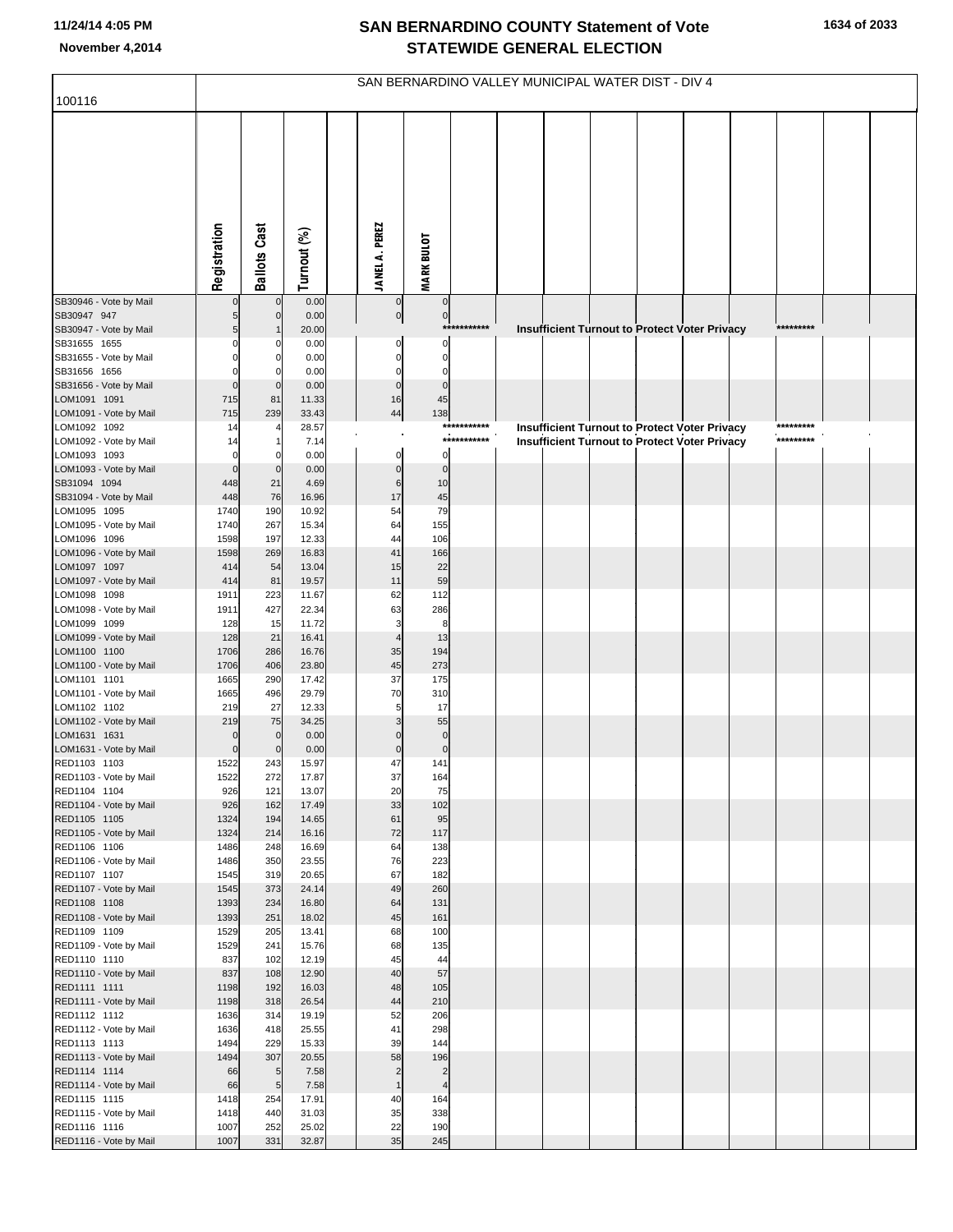| <b>Ballots Cast</b><br><b>JANEL A. PEREZ</b><br>Registration<br>Turnout (%)<br><b>MARK BULOT</b><br>19.44<br>RED1117 1117<br>962<br>187<br>129<br>20<br>327<br>33.99<br>RED1117 - Vote by Mail<br>962<br>27<br>253<br>1753<br>19.62<br>41<br>238<br>RED1118 1118<br>344<br>422<br>RED1118 - Vote by Mail<br>1753<br>562<br>32.06<br>45<br>19.67<br>43<br>RED1119 1119<br>1642<br>323<br>204<br>53<br>273<br>RED1119 - Vote by Mail<br>1642<br>399<br>24.30<br>347<br>22.40<br>40<br>253<br>RED1120 1120<br>1549<br>RED1120 - Vote by Mail<br>36<br>540<br>34.86<br>414<br>1549<br>22.56<br>50<br>RED1121 1121<br>1693<br>382<br>256<br>RED1121 - Vote by Mail<br>55<br>356<br>1693<br>494<br>29.18<br>38<br>RED1122 1122<br>1404<br>339<br>24.15<br>245<br>RED1122 - Vote by Mail<br>28.99<br>27<br>292<br>1404<br>407<br>20.17<br>38<br>161<br>RED1123 1123<br>244<br>1210<br>RED1123 - Vote by Mail<br>27<br>299<br>24.71<br>214<br>1210<br>35<br>292<br>RED1124 1124<br>1592<br>405<br>25.44<br>RED1124 - Vote by Mail<br>48<br>460<br>1592<br>597<br>37.50<br>29<br>279<br>RED1125 1125<br>1539<br>392<br>25.47<br>RED1125 - Vote by Mail<br>37.56<br>37<br>430<br>1539<br>578<br>26<br>RED1126 1126<br>304<br>25.63<br>234<br>1186<br>RED1126 - Vote by Mail<br>40.73<br>37<br>359<br>483<br>1186<br>1470<br>22.59<br>29<br>259<br>RED1127 1127<br>332<br>28<br>478<br>RED1127 - Vote by Mail<br>1470<br>582<br>39.59<br>570<br>83<br>53<br>RED1128 1128<br>14.56<br>14<br>RED1128 - Vote by Mail<br>155<br>570<br>213<br>37.37<br>14<br>$\overline{0}$<br>$\pmb{0}$<br>RED1139 1139<br>$\mathbf 0$<br>0.00<br>$\Omega$<br>$\overline{0}$<br>RED1139 - Vote by Mail<br>$\mathbf 0$<br>0.00<br>$\mathbf 0$<br>$\Omega$<br>$\overline{0}$<br>$\mathbf{0}$<br>RED1140 1140<br>10<br>$\pmb{0}$<br>0.00<br>RED1140 - Vote by Mail<br>****<br>*******<br><b>Insufficient Turnout to Protect Voter Privacy</b><br>*********<br>10<br>40.00<br>4<br>$\mathbf{0}$<br>$\pmb{0}$<br>RED1620 1620<br>$\mathbf 0$<br>0.00<br>$\mathbf 0$<br>RED1620 - Vote by Mail<br>0.00<br>$\mathbf 0$<br>$\mathbf 0$<br>$\overline{0}$<br>$\mathbf 0$<br>RED1621 1621<br>$\mathbf 0$<br>0.00<br>$\mathbf 0$<br>$\mathbf 0$<br>RED1621 - Vote by Mail<br>0.00<br>$\mathbf 0$<br>$\overline{0}$<br>$\mathbf 0$<br>RED1624 1624<br>0.00<br>$\mathbf 0$<br>0<br>0.00<br>0<br>$\mathbf 0$<br>0<br>931<br>166<br>17.83<br>43<br>95<br>RED1625 - Vote by Mail<br>931<br>37<br>103<br>167<br>17.94<br>28<br>RED1626 1626<br>1028<br>219<br>21.30<br>152<br>RED1626 - Vote by Mail<br>269<br>30<br>209<br>1028<br>26.17<br>RED1629 1629<br>$\mathbf 0$<br>0.00<br>$\mathbf 0$<br>$\mathbf 0$<br>RED1629 - Vote by Mail<br>0.00<br>0<br>0<br>$\Omega$<br>RED1664 1664<br>0.00<br>0<br>0<br>$\Omega$<br>RED1664 - Vote by Mail<br>0.00<br>$\overline{0}$<br>0<br>***********<br>*********<br>RED1665 1665<br>7.69<br><b>Insufficient Turnout to Protect Voter Privacy</b><br>13<br>***********<br>*********<br><b>Insufficient Turnout to Protect Voter Privacy</b><br>RED1665 - Vote by Mail<br>13<br>23.08<br>3<br>$\overline{0}$<br>UNI1150 1150<br>$\mathbf 0$<br>0.00<br>0<br>UNI1150 - Vote by Mail<br>이<br>0.00<br>0<br>0<br>***********<br>*********<br><b>Insufficient Turnout to Protect Voter Privacy</b><br>UNI1151 1151<br>$\overline{\mathbf{c}}$<br>12.50<br>16<br>UNI1151 - Vote by Mail<br>37.50<br>5<br>16<br>6<br>1<br>UNI1152 1152<br>$\mathbf 0$<br>$\overline{0}$<br>$\pmb{0}$<br>18<br>0.00<br>*******<br>*********<br>UNI1152 - Vote by Mail<br>18<br>****<br><b>Insufficient Turnout to Protect Voter Privacy</b><br>22.22<br>$\overline{4}$<br>UNI1153 1153<br>35<br>$\pmb{0}$<br>$\mathbf 0$<br>0.00<br>$\mathbf 0$<br>UNI1153 - Vote by Mail<br>35<br>23<br>16<br>65.71<br>UNI1623 1623<br>0<br>0.00<br>0<br>0<br>UNI1623 - Vote by Mail<br>0.00<br>0<br>$\Omega$<br>0<br>UNI1628 1628<br>$\pmb{0}$<br>0.00<br>$\mathbf 0$<br>0<br>$\overline{0}$<br>UNI1628 - Vote by Mail<br>0.00<br>0<br>$\mathbf 0$<br>***********<br>*********<br>UNI1630 1630<br>22.22<br><b>Insufficient Turnout to Protect Voter Privacy</b><br>$\overline{2}$<br>***********<br>*********<br>UNI1630 - Vote by Mail<br><b>Insufficient Turnout to Protect Voter Privacy</b><br>44.44<br>RED1158 1158<br>$\mathbf 0$<br>0.00<br>0<br>0<br>RED1158 - Vote by Mail<br>0.00<br>0<br>$\mathbf 0$<br>$\mathbf 0$<br>SB31207 1207<br>0.00<br>$\mathbf 0$<br>$\Omega$ | 100116                 | SAN BERNARDINO VALLEY MUNICIPAL WATER DIST - DIV 4 |  |  |  |  |  |  |  |  |  |  |  |  |  |  |  |
|-------------------------------------------------------------------------------------------------------------------------------------------------------------------------------------------------------------------------------------------------------------------------------------------------------------------------------------------------------------------------------------------------------------------------------------------------------------------------------------------------------------------------------------------------------------------------------------------------------------------------------------------------------------------------------------------------------------------------------------------------------------------------------------------------------------------------------------------------------------------------------------------------------------------------------------------------------------------------------------------------------------------------------------------------------------------------------------------------------------------------------------------------------------------------------------------------------------------------------------------------------------------------------------------------------------------------------------------------------------------------------------------------------------------------------------------------------------------------------------------------------------------------------------------------------------------------------------------------------------------------------------------------------------------------------------------------------------------------------------------------------------------------------------------------------------------------------------------------------------------------------------------------------------------------------------------------------------------------------------------------------------------------------------------------------------------------------------------------------------------------------------------------------------------------------------------------------------------------------------------------------------------------------------------------------------------------------------------------------------------------------------------------------------------------------------------------------------------------------------------------------------------------------------------------------------------------------------------------------------------------------------------------------------------------------------------------------------------------------------------------------------------------------------------------------------------------------------------------------------------------------------------------------------------------------------------------------------------------------------------------------------------------------------------------------------------------------------------------------------------------------------------------------------------------------------------------------------------------------------------------------------------------------------------------------------------------------------------------------------------------------------------------------------------------------------------------------------------------------------------------------------------------------------------------------------------------------------------------------------------------------------------------------------------------------------------------------------------------------------------------------------------------------------------------------------------------------------------------------------------------------------------------------------------------------------------------------------------------------------------------------------------------------------------------------------------------------------------------------------------------------------------------------------------------------------------------------------------------------------------------------------------------------------------------------------------------------------------------------------------------------------------------------------------------------------|------------------------|----------------------------------------------------|--|--|--|--|--|--|--|--|--|--|--|--|--|--|--|
|                                                                                                                                                                                                                                                                                                                                                                                                                                                                                                                                                                                                                                                                                                                                                                                                                                                                                                                                                                                                                                                                                                                                                                                                                                                                                                                                                                                                                                                                                                                                                                                                                                                                                                                                                                                                                                                                                                                                                                                                                                                                                                                                                                                                                                                                                                                                                                                                                                                                                                                                                                                                                                                                                                                                                                                                                                                                                                                                                                                                                                                                                                                                                                                                                                                                                                                                                                                                                                                                                                                                                                                                                                                                                                                                                                                                                                                                                                                                                                                                                                                                                                                                                                                                                                                                                                                                                                                                                                     |                        |                                                    |  |  |  |  |  |  |  |  |  |  |  |  |  |  |  |
|                                                                                                                                                                                                                                                                                                                                                                                                                                                                                                                                                                                                                                                                                                                                                                                                                                                                                                                                                                                                                                                                                                                                                                                                                                                                                                                                                                                                                                                                                                                                                                                                                                                                                                                                                                                                                                                                                                                                                                                                                                                                                                                                                                                                                                                                                                                                                                                                                                                                                                                                                                                                                                                                                                                                                                                                                                                                                                                                                                                                                                                                                                                                                                                                                                                                                                                                                                                                                                                                                                                                                                                                                                                                                                                                                                                                                                                                                                                                                                                                                                                                                                                                                                                                                                                                                                                                                                                                                                     |                        |                                                    |  |  |  |  |  |  |  |  |  |  |  |  |  |  |  |
|                                                                                                                                                                                                                                                                                                                                                                                                                                                                                                                                                                                                                                                                                                                                                                                                                                                                                                                                                                                                                                                                                                                                                                                                                                                                                                                                                                                                                                                                                                                                                                                                                                                                                                                                                                                                                                                                                                                                                                                                                                                                                                                                                                                                                                                                                                                                                                                                                                                                                                                                                                                                                                                                                                                                                                                                                                                                                                                                                                                                                                                                                                                                                                                                                                                                                                                                                                                                                                                                                                                                                                                                                                                                                                                                                                                                                                                                                                                                                                                                                                                                                                                                                                                                                                                                                                                                                                                                                                     |                        |                                                    |  |  |  |  |  |  |  |  |  |  |  |  |  |  |  |
|                                                                                                                                                                                                                                                                                                                                                                                                                                                                                                                                                                                                                                                                                                                                                                                                                                                                                                                                                                                                                                                                                                                                                                                                                                                                                                                                                                                                                                                                                                                                                                                                                                                                                                                                                                                                                                                                                                                                                                                                                                                                                                                                                                                                                                                                                                                                                                                                                                                                                                                                                                                                                                                                                                                                                                                                                                                                                                                                                                                                                                                                                                                                                                                                                                                                                                                                                                                                                                                                                                                                                                                                                                                                                                                                                                                                                                                                                                                                                                                                                                                                                                                                                                                                                                                                                                                                                                                                                                     |                        |                                                    |  |  |  |  |  |  |  |  |  |  |  |  |  |  |  |
|                                                                                                                                                                                                                                                                                                                                                                                                                                                                                                                                                                                                                                                                                                                                                                                                                                                                                                                                                                                                                                                                                                                                                                                                                                                                                                                                                                                                                                                                                                                                                                                                                                                                                                                                                                                                                                                                                                                                                                                                                                                                                                                                                                                                                                                                                                                                                                                                                                                                                                                                                                                                                                                                                                                                                                                                                                                                                                                                                                                                                                                                                                                                                                                                                                                                                                                                                                                                                                                                                                                                                                                                                                                                                                                                                                                                                                                                                                                                                                                                                                                                                                                                                                                                                                                                                                                                                                                                                                     |                        |                                                    |  |  |  |  |  |  |  |  |  |  |  |  |  |  |  |
|                                                                                                                                                                                                                                                                                                                                                                                                                                                                                                                                                                                                                                                                                                                                                                                                                                                                                                                                                                                                                                                                                                                                                                                                                                                                                                                                                                                                                                                                                                                                                                                                                                                                                                                                                                                                                                                                                                                                                                                                                                                                                                                                                                                                                                                                                                                                                                                                                                                                                                                                                                                                                                                                                                                                                                                                                                                                                                                                                                                                                                                                                                                                                                                                                                                                                                                                                                                                                                                                                                                                                                                                                                                                                                                                                                                                                                                                                                                                                                                                                                                                                                                                                                                                                                                                                                                                                                                                                                     |                        |                                                    |  |  |  |  |  |  |  |  |  |  |  |  |  |  |  |
|                                                                                                                                                                                                                                                                                                                                                                                                                                                                                                                                                                                                                                                                                                                                                                                                                                                                                                                                                                                                                                                                                                                                                                                                                                                                                                                                                                                                                                                                                                                                                                                                                                                                                                                                                                                                                                                                                                                                                                                                                                                                                                                                                                                                                                                                                                                                                                                                                                                                                                                                                                                                                                                                                                                                                                                                                                                                                                                                                                                                                                                                                                                                                                                                                                                                                                                                                                                                                                                                                                                                                                                                                                                                                                                                                                                                                                                                                                                                                                                                                                                                                                                                                                                                                                                                                                                                                                                                                                     |                        |                                                    |  |  |  |  |  |  |  |  |  |  |  |  |  |  |  |
|                                                                                                                                                                                                                                                                                                                                                                                                                                                                                                                                                                                                                                                                                                                                                                                                                                                                                                                                                                                                                                                                                                                                                                                                                                                                                                                                                                                                                                                                                                                                                                                                                                                                                                                                                                                                                                                                                                                                                                                                                                                                                                                                                                                                                                                                                                                                                                                                                                                                                                                                                                                                                                                                                                                                                                                                                                                                                                                                                                                                                                                                                                                                                                                                                                                                                                                                                                                                                                                                                                                                                                                                                                                                                                                                                                                                                                                                                                                                                                                                                                                                                                                                                                                                                                                                                                                                                                                                                                     |                        |                                                    |  |  |  |  |  |  |  |  |  |  |  |  |  |  |  |
|                                                                                                                                                                                                                                                                                                                                                                                                                                                                                                                                                                                                                                                                                                                                                                                                                                                                                                                                                                                                                                                                                                                                                                                                                                                                                                                                                                                                                                                                                                                                                                                                                                                                                                                                                                                                                                                                                                                                                                                                                                                                                                                                                                                                                                                                                                                                                                                                                                                                                                                                                                                                                                                                                                                                                                                                                                                                                                                                                                                                                                                                                                                                                                                                                                                                                                                                                                                                                                                                                                                                                                                                                                                                                                                                                                                                                                                                                                                                                                                                                                                                                                                                                                                                                                                                                                                                                                                                                                     |                        |                                                    |  |  |  |  |  |  |  |  |  |  |  |  |  |  |  |
|                                                                                                                                                                                                                                                                                                                                                                                                                                                                                                                                                                                                                                                                                                                                                                                                                                                                                                                                                                                                                                                                                                                                                                                                                                                                                                                                                                                                                                                                                                                                                                                                                                                                                                                                                                                                                                                                                                                                                                                                                                                                                                                                                                                                                                                                                                                                                                                                                                                                                                                                                                                                                                                                                                                                                                                                                                                                                                                                                                                                                                                                                                                                                                                                                                                                                                                                                                                                                                                                                                                                                                                                                                                                                                                                                                                                                                                                                                                                                                                                                                                                                                                                                                                                                                                                                                                                                                                                                                     |                        |                                                    |  |  |  |  |  |  |  |  |  |  |  |  |  |  |  |
|                                                                                                                                                                                                                                                                                                                                                                                                                                                                                                                                                                                                                                                                                                                                                                                                                                                                                                                                                                                                                                                                                                                                                                                                                                                                                                                                                                                                                                                                                                                                                                                                                                                                                                                                                                                                                                                                                                                                                                                                                                                                                                                                                                                                                                                                                                                                                                                                                                                                                                                                                                                                                                                                                                                                                                                                                                                                                                                                                                                                                                                                                                                                                                                                                                                                                                                                                                                                                                                                                                                                                                                                                                                                                                                                                                                                                                                                                                                                                                                                                                                                                                                                                                                                                                                                                                                                                                                                                                     |                        |                                                    |  |  |  |  |  |  |  |  |  |  |  |  |  |  |  |
|                                                                                                                                                                                                                                                                                                                                                                                                                                                                                                                                                                                                                                                                                                                                                                                                                                                                                                                                                                                                                                                                                                                                                                                                                                                                                                                                                                                                                                                                                                                                                                                                                                                                                                                                                                                                                                                                                                                                                                                                                                                                                                                                                                                                                                                                                                                                                                                                                                                                                                                                                                                                                                                                                                                                                                                                                                                                                                                                                                                                                                                                                                                                                                                                                                                                                                                                                                                                                                                                                                                                                                                                                                                                                                                                                                                                                                                                                                                                                                                                                                                                                                                                                                                                                                                                                                                                                                                                                                     |                        |                                                    |  |  |  |  |  |  |  |  |  |  |  |  |  |  |  |
|                                                                                                                                                                                                                                                                                                                                                                                                                                                                                                                                                                                                                                                                                                                                                                                                                                                                                                                                                                                                                                                                                                                                                                                                                                                                                                                                                                                                                                                                                                                                                                                                                                                                                                                                                                                                                                                                                                                                                                                                                                                                                                                                                                                                                                                                                                                                                                                                                                                                                                                                                                                                                                                                                                                                                                                                                                                                                                                                                                                                                                                                                                                                                                                                                                                                                                                                                                                                                                                                                                                                                                                                                                                                                                                                                                                                                                                                                                                                                                                                                                                                                                                                                                                                                                                                                                                                                                                                                                     |                        |                                                    |  |  |  |  |  |  |  |  |  |  |  |  |  |  |  |
|                                                                                                                                                                                                                                                                                                                                                                                                                                                                                                                                                                                                                                                                                                                                                                                                                                                                                                                                                                                                                                                                                                                                                                                                                                                                                                                                                                                                                                                                                                                                                                                                                                                                                                                                                                                                                                                                                                                                                                                                                                                                                                                                                                                                                                                                                                                                                                                                                                                                                                                                                                                                                                                                                                                                                                                                                                                                                                                                                                                                                                                                                                                                                                                                                                                                                                                                                                                                                                                                                                                                                                                                                                                                                                                                                                                                                                                                                                                                                                                                                                                                                                                                                                                                                                                                                                                                                                                                                                     |                        |                                                    |  |  |  |  |  |  |  |  |  |  |  |  |  |  |  |
|                                                                                                                                                                                                                                                                                                                                                                                                                                                                                                                                                                                                                                                                                                                                                                                                                                                                                                                                                                                                                                                                                                                                                                                                                                                                                                                                                                                                                                                                                                                                                                                                                                                                                                                                                                                                                                                                                                                                                                                                                                                                                                                                                                                                                                                                                                                                                                                                                                                                                                                                                                                                                                                                                                                                                                                                                                                                                                                                                                                                                                                                                                                                                                                                                                                                                                                                                                                                                                                                                                                                                                                                                                                                                                                                                                                                                                                                                                                                                                                                                                                                                                                                                                                                                                                                                                                                                                                                                                     |                        |                                                    |  |  |  |  |  |  |  |  |  |  |  |  |  |  |  |
|                                                                                                                                                                                                                                                                                                                                                                                                                                                                                                                                                                                                                                                                                                                                                                                                                                                                                                                                                                                                                                                                                                                                                                                                                                                                                                                                                                                                                                                                                                                                                                                                                                                                                                                                                                                                                                                                                                                                                                                                                                                                                                                                                                                                                                                                                                                                                                                                                                                                                                                                                                                                                                                                                                                                                                                                                                                                                                                                                                                                                                                                                                                                                                                                                                                                                                                                                                                                                                                                                                                                                                                                                                                                                                                                                                                                                                                                                                                                                                                                                                                                                                                                                                                                                                                                                                                                                                                                                                     |                        |                                                    |  |  |  |  |  |  |  |  |  |  |  |  |  |  |  |
|                                                                                                                                                                                                                                                                                                                                                                                                                                                                                                                                                                                                                                                                                                                                                                                                                                                                                                                                                                                                                                                                                                                                                                                                                                                                                                                                                                                                                                                                                                                                                                                                                                                                                                                                                                                                                                                                                                                                                                                                                                                                                                                                                                                                                                                                                                                                                                                                                                                                                                                                                                                                                                                                                                                                                                                                                                                                                                                                                                                                                                                                                                                                                                                                                                                                                                                                                                                                                                                                                                                                                                                                                                                                                                                                                                                                                                                                                                                                                                                                                                                                                                                                                                                                                                                                                                                                                                                                                                     |                        |                                                    |  |  |  |  |  |  |  |  |  |  |  |  |  |  |  |
|                                                                                                                                                                                                                                                                                                                                                                                                                                                                                                                                                                                                                                                                                                                                                                                                                                                                                                                                                                                                                                                                                                                                                                                                                                                                                                                                                                                                                                                                                                                                                                                                                                                                                                                                                                                                                                                                                                                                                                                                                                                                                                                                                                                                                                                                                                                                                                                                                                                                                                                                                                                                                                                                                                                                                                                                                                                                                                                                                                                                                                                                                                                                                                                                                                                                                                                                                                                                                                                                                                                                                                                                                                                                                                                                                                                                                                                                                                                                                                                                                                                                                                                                                                                                                                                                                                                                                                                                                                     |                        |                                                    |  |  |  |  |  |  |  |  |  |  |  |  |  |  |  |
|                                                                                                                                                                                                                                                                                                                                                                                                                                                                                                                                                                                                                                                                                                                                                                                                                                                                                                                                                                                                                                                                                                                                                                                                                                                                                                                                                                                                                                                                                                                                                                                                                                                                                                                                                                                                                                                                                                                                                                                                                                                                                                                                                                                                                                                                                                                                                                                                                                                                                                                                                                                                                                                                                                                                                                                                                                                                                                                                                                                                                                                                                                                                                                                                                                                                                                                                                                                                                                                                                                                                                                                                                                                                                                                                                                                                                                                                                                                                                                                                                                                                                                                                                                                                                                                                                                                                                                                                                                     |                        |                                                    |  |  |  |  |  |  |  |  |  |  |  |  |  |  |  |
|                                                                                                                                                                                                                                                                                                                                                                                                                                                                                                                                                                                                                                                                                                                                                                                                                                                                                                                                                                                                                                                                                                                                                                                                                                                                                                                                                                                                                                                                                                                                                                                                                                                                                                                                                                                                                                                                                                                                                                                                                                                                                                                                                                                                                                                                                                                                                                                                                                                                                                                                                                                                                                                                                                                                                                                                                                                                                                                                                                                                                                                                                                                                                                                                                                                                                                                                                                                                                                                                                                                                                                                                                                                                                                                                                                                                                                                                                                                                                                                                                                                                                                                                                                                                                                                                                                                                                                                                                                     |                        |                                                    |  |  |  |  |  |  |  |  |  |  |  |  |  |  |  |
|                                                                                                                                                                                                                                                                                                                                                                                                                                                                                                                                                                                                                                                                                                                                                                                                                                                                                                                                                                                                                                                                                                                                                                                                                                                                                                                                                                                                                                                                                                                                                                                                                                                                                                                                                                                                                                                                                                                                                                                                                                                                                                                                                                                                                                                                                                                                                                                                                                                                                                                                                                                                                                                                                                                                                                                                                                                                                                                                                                                                                                                                                                                                                                                                                                                                                                                                                                                                                                                                                                                                                                                                                                                                                                                                                                                                                                                                                                                                                                                                                                                                                                                                                                                                                                                                                                                                                                                                                                     |                        |                                                    |  |  |  |  |  |  |  |  |  |  |  |  |  |  |  |
|                                                                                                                                                                                                                                                                                                                                                                                                                                                                                                                                                                                                                                                                                                                                                                                                                                                                                                                                                                                                                                                                                                                                                                                                                                                                                                                                                                                                                                                                                                                                                                                                                                                                                                                                                                                                                                                                                                                                                                                                                                                                                                                                                                                                                                                                                                                                                                                                                                                                                                                                                                                                                                                                                                                                                                                                                                                                                                                                                                                                                                                                                                                                                                                                                                                                                                                                                                                                                                                                                                                                                                                                                                                                                                                                                                                                                                                                                                                                                                                                                                                                                                                                                                                                                                                                                                                                                                                                                                     |                        |                                                    |  |  |  |  |  |  |  |  |  |  |  |  |  |  |  |
|                                                                                                                                                                                                                                                                                                                                                                                                                                                                                                                                                                                                                                                                                                                                                                                                                                                                                                                                                                                                                                                                                                                                                                                                                                                                                                                                                                                                                                                                                                                                                                                                                                                                                                                                                                                                                                                                                                                                                                                                                                                                                                                                                                                                                                                                                                                                                                                                                                                                                                                                                                                                                                                                                                                                                                                                                                                                                                                                                                                                                                                                                                                                                                                                                                                                                                                                                                                                                                                                                                                                                                                                                                                                                                                                                                                                                                                                                                                                                                                                                                                                                                                                                                                                                                                                                                                                                                                                                                     |                        |                                                    |  |  |  |  |  |  |  |  |  |  |  |  |  |  |  |
|                                                                                                                                                                                                                                                                                                                                                                                                                                                                                                                                                                                                                                                                                                                                                                                                                                                                                                                                                                                                                                                                                                                                                                                                                                                                                                                                                                                                                                                                                                                                                                                                                                                                                                                                                                                                                                                                                                                                                                                                                                                                                                                                                                                                                                                                                                                                                                                                                                                                                                                                                                                                                                                                                                                                                                                                                                                                                                                                                                                                                                                                                                                                                                                                                                                                                                                                                                                                                                                                                                                                                                                                                                                                                                                                                                                                                                                                                                                                                                                                                                                                                                                                                                                                                                                                                                                                                                                                                                     |                        |                                                    |  |  |  |  |  |  |  |  |  |  |  |  |  |  |  |
|                                                                                                                                                                                                                                                                                                                                                                                                                                                                                                                                                                                                                                                                                                                                                                                                                                                                                                                                                                                                                                                                                                                                                                                                                                                                                                                                                                                                                                                                                                                                                                                                                                                                                                                                                                                                                                                                                                                                                                                                                                                                                                                                                                                                                                                                                                                                                                                                                                                                                                                                                                                                                                                                                                                                                                                                                                                                                                                                                                                                                                                                                                                                                                                                                                                                                                                                                                                                                                                                                                                                                                                                                                                                                                                                                                                                                                                                                                                                                                                                                                                                                                                                                                                                                                                                                                                                                                                                                                     |                        |                                                    |  |  |  |  |  |  |  |  |  |  |  |  |  |  |  |
|                                                                                                                                                                                                                                                                                                                                                                                                                                                                                                                                                                                                                                                                                                                                                                                                                                                                                                                                                                                                                                                                                                                                                                                                                                                                                                                                                                                                                                                                                                                                                                                                                                                                                                                                                                                                                                                                                                                                                                                                                                                                                                                                                                                                                                                                                                                                                                                                                                                                                                                                                                                                                                                                                                                                                                                                                                                                                                                                                                                                                                                                                                                                                                                                                                                                                                                                                                                                                                                                                                                                                                                                                                                                                                                                                                                                                                                                                                                                                                                                                                                                                                                                                                                                                                                                                                                                                                                                                                     |                        |                                                    |  |  |  |  |  |  |  |  |  |  |  |  |  |  |  |
|                                                                                                                                                                                                                                                                                                                                                                                                                                                                                                                                                                                                                                                                                                                                                                                                                                                                                                                                                                                                                                                                                                                                                                                                                                                                                                                                                                                                                                                                                                                                                                                                                                                                                                                                                                                                                                                                                                                                                                                                                                                                                                                                                                                                                                                                                                                                                                                                                                                                                                                                                                                                                                                                                                                                                                                                                                                                                                                                                                                                                                                                                                                                                                                                                                                                                                                                                                                                                                                                                                                                                                                                                                                                                                                                                                                                                                                                                                                                                                                                                                                                                                                                                                                                                                                                                                                                                                                                                                     |                        |                                                    |  |  |  |  |  |  |  |  |  |  |  |  |  |  |  |
|                                                                                                                                                                                                                                                                                                                                                                                                                                                                                                                                                                                                                                                                                                                                                                                                                                                                                                                                                                                                                                                                                                                                                                                                                                                                                                                                                                                                                                                                                                                                                                                                                                                                                                                                                                                                                                                                                                                                                                                                                                                                                                                                                                                                                                                                                                                                                                                                                                                                                                                                                                                                                                                                                                                                                                                                                                                                                                                                                                                                                                                                                                                                                                                                                                                                                                                                                                                                                                                                                                                                                                                                                                                                                                                                                                                                                                                                                                                                                                                                                                                                                                                                                                                                                                                                                                                                                                                                                                     | RED1624 - Vote by Mail |                                                    |  |  |  |  |  |  |  |  |  |  |  |  |  |  |  |
|                                                                                                                                                                                                                                                                                                                                                                                                                                                                                                                                                                                                                                                                                                                                                                                                                                                                                                                                                                                                                                                                                                                                                                                                                                                                                                                                                                                                                                                                                                                                                                                                                                                                                                                                                                                                                                                                                                                                                                                                                                                                                                                                                                                                                                                                                                                                                                                                                                                                                                                                                                                                                                                                                                                                                                                                                                                                                                                                                                                                                                                                                                                                                                                                                                                                                                                                                                                                                                                                                                                                                                                                                                                                                                                                                                                                                                                                                                                                                                                                                                                                                                                                                                                                                                                                                                                                                                                                                                     | RED1625 1625           |                                                    |  |  |  |  |  |  |  |  |  |  |  |  |  |  |  |
|                                                                                                                                                                                                                                                                                                                                                                                                                                                                                                                                                                                                                                                                                                                                                                                                                                                                                                                                                                                                                                                                                                                                                                                                                                                                                                                                                                                                                                                                                                                                                                                                                                                                                                                                                                                                                                                                                                                                                                                                                                                                                                                                                                                                                                                                                                                                                                                                                                                                                                                                                                                                                                                                                                                                                                                                                                                                                                                                                                                                                                                                                                                                                                                                                                                                                                                                                                                                                                                                                                                                                                                                                                                                                                                                                                                                                                                                                                                                                                                                                                                                                                                                                                                                                                                                                                                                                                                                                                     |                        |                                                    |  |  |  |  |  |  |  |  |  |  |  |  |  |  |  |
|                                                                                                                                                                                                                                                                                                                                                                                                                                                                                                                                                                                                                                                                                                                                                                                                                                                                                                                                                                                                                                                                                                                                                                                                                                                                                                                                                                                                                                                                                                                                                                                                                                                                                                                                                                                                                                                                                                                                                                                                                                                                                                                                                                                                                                                                                                                                                                                                                                                                                                                                                                                                                                                                                                                                                                                                                                                                                                                                                                                                                                                                                                                                                                                                                                                                                                                                                                                                                                                                                                                                                                                                                                                                                                                                                                                                                                                                                                                                                                                                                                                                                                                                                                                                                                                                                                                                                                                                                                     |                        |                                                    |  |  |  |  |  |  |  |  |  |  |  |  |  |  |  |
|                                                                                                                                                                                                                                                                                                                                                                                                                                                                                                                                                                                                                                                                                                                                                                                                                                                                                                                                                                                                                                                                                                                                                                                                                                                                                                                                                                                                                                                                                                                                                                                                                                                                                                                                                                                                                                                                                                                                                                                                                                                                                                                                                                                                                                                                                                                                                                                                                                                                                                                                                                                                                                                                                                                                                                                                                                                                                                                                                                                                                                                                                                                                                                                                                                                                                                                                                                                                                                                                                                                                                                                                                                                                                                                                                                                                                                                                                                                                                                                                                                                                                                                                                                                                                                                                                                                                                                                                                                     |                        |                                                    |  |  |  |  |  |  |  |  |  |  |  |  |  |  |  |
|                                                                                                                                                                                                                                                                                                                                                                                                                                                                                                                                                                                                                                                                                                                                                                                                                                                                                                                                                                                                                                                                                                                                                                                                                                                                                                                                                                                                                                                                                                                                                                                                                                                                                                                                                                                                                                                                                                                                                                                                                                                                                                                                                                                                                                                                                                                                                                                                                                                                                                                                                                                                                                                                                                                                                                                                                                                                                                                                                                                                                                                                                                                                                                                                                                                                                                                                                                                                                                                                                                                                                                                                                                                                                                                                                                                                                                                                                                                                                                                                                                                                                                                                                                                                                                                                                                                                                                                                                                     |                        |                                                    |  |  |  |  |  |  |  |  |  |  |  |  |  |  |  |
|                                                                                                                                                                                                                                                                                                                                                                                                                                                                                                                                                                                                                                                                                                                                                                                                                                                                                                                                                                                                                                                                                                                                                                                                                                                                                                                                                                                                                                                                                                                                                                                                                                                                                                                                                                                                                                                                                                                                                                                                                                                                                                                                                                                                                                                                                                                                                                                                                                                                                                                                                                                                                                                                                                                                                                                                                                                                                                                                                                                                                                                                                                                                                                                                                                                                                                                                                                                                                                                                                                                                                                                                                                                                                                                                                                                                                                                                                                                                                                                                                                                                                                                                                                                                                                                                                                                                                                                                                                     |                        |                                                    |  |  |  |  |  |  |  |  |  |  |  |  |  |  |  |
|                                                                                                                                                                                                                                                                                                                                                                                                                                                                                                                                                                                                                                                                                                                                                                                                                                                                                                                                                                                                                                                                                                                                                                                                                                                                                                                                                                                                                                                                                                                                                                                                                                                                                                                                                                                                                                                                                                                                                                                                                                                                                                                                                                                                                                                                                                                                                                                                                                                                                                                                                                                                                                                                                                                                                                                                                                                                                                                                                                                                                                                                                                                                                                                                                                                                                                                                                                                                                                                                                                                                                                                                                                                                                                                                                                                                                                                                                                                                                                                                                                                                                                                                                                                                                                                                                                                                                                                                                                     |                        |                                                    |  |  |  |  |  |  |  |  |  |  |  |  |  |  |  |
|                                                                                                                                                                                                                                                                                                                                                                                                                                                                                                                                                                                                                                                                                                                                                                                                                                                                                                                                                                                                                                                                                                                                                                                                                                                                                                                                                                                                                                                                                                                                                                                                                                                                                                                                                                                                                                                                                                                                                                                                                                                                                                                                                                                                                                                                                                                                                                                                                                                                                                                                                                                                                                                                                                                                                                                                                                                                                                                                                                                                                                                                                                                                                                                                                                                                                                                                                                                                                                                                                                                                                                                                                                                                                                                                                                                                                                                                                                                                                                                                                                                                                                                                                                                                                                                                                                                                                                                                                                     |                        |                                                    |  |  |  |  |  |  |  |  |  |  |  |  |  |  |  |
|                                                                                                                                                                                                                                                                                                                                                                                                                                                                                                                                                                                                                                                                                                                                                                                                                                                                                                                                                                                                                                                                                                                                                                                                                                                                                                                                                                                                                                                                                                                                                                                                                                                                                                                                                                                                                                                                                                                                                                                                                                                                                                                                                                                                                                                                                                                                                                                                                                                                                                                                                                                                                                                                                                                                                                                                                                                                                                                                                                                                                                                                                                                                                                                                                                                                                                                                                                                                                                                                                                                                                                                                                                                                                                                                                                                                                                                                                                                                                                                                                                                                                                                                                                                                                                                                                                                                                                                                                                     |                        |                                                    |  |  |  |  |  |  |  |  |  |  |  |  |  |  |  |
|                                                                                                                                                                                                                                                                                                                                                                                                                                                                                                                                                                                                                                                                                                                                                                                                                                                                                                                                                                                                                                                                                                                                                                                                                                                                                                                                                                                                                                                                                                                                                                                                                                                                                                                                                                                                                                                                                                                                                                                                                                                                                                                                                                                                                                                                                                                                                                                                                                                                                                                                                                                                                                                                                                                                                                                                                                                                                                                                                                                                                                                                                                                                                                                                                                                                                                                                                                                                                                                                                                                                                                                                                                                                                                                                                                                                                                                                                                                                                                                                                                                                                                                                                                                                                                                                                                                                                                                                                                     |                        |                                                    |  |  |  |  |  |  |  |  |  |  |  |  |  |  |  |
|                                                                                                                                                                                                                                                                                                                                                                                                                                                                                                                                                                                                                                                                                                                                                                                                                                                                                                                                                                                                                                                                                                                                                                                                                                                                                                                                                                                                                                                                                                                                                                                                                                                                                                                                                                                                                                                                                                                                                                                                                                                                                                                                                                                                                                                                                                                                                                                                                                                                                                                                                                                                                                                                                                                                                                                                                                                                                                                                                                                                                                                                                                                                                                                                                                                                                                                                                                                                                                                                                                                                                                                                                                                                                                                                                                                                                                                                                                                                                                                                                                                                                                                                                                                                                                                                                                                                                                                                                                     |                        |                                                    |  |  |  |  |  |  |  |  |  |  |  |  |  |  |  |
|                                                                                                                                                                                                                                                                                                                                                                                                                                                                                                                                                                                                                                                                                                                                                                                                                                                                                                                                                                                                                                                                                                                                                                                                                                                                                                                                                                                                                                                                                                                                                                                                                                                                                                                                                                                                                                                                                                                                                                                                                                                                                                                                                                                                                                                                                                                                                                                                                                                                                                                                                                                                                                                                                                                                                                                                                                                                                                                                                                                                                                                                                                                                                                                                                                                                                                                                                                                                                                                                                                                                                                                                                                                                                                                                                                                                                                                                                                                                                                                                                                                                                                                                                                                                                                                                                                                                                                                                                                     |                        |                                                    |  |  |  |  |  |  |  |  |  |  |  |  |  |  |  |
|                                                                                                                                                                                                                                                                                                                                                                                                                                                                                                                                                                                                                                                                                                                                                                                                                                                                                                                                                                                                                                                                                                                                                                                                                                                                                                                                                                                                                                                                                                                                                                                                                                                                                                                                                                                                                                                                                                                                                                                                                                                                                                                                                                                                                                                                                                                                                                                                                                                                                                                                                                                                                                                                                                                                                                                                                                                                                                                                                                                                                                                                                                                                                                                                                                                                                                                                                                                                                                                                                                                                                                                                                                                                                                                                                                                                                                                                                                                                                                                                                                                                                                                                                                                                                                                                                                                                                                                                                                     |                        |                                                    |  |  |  |  |  |  |  |  |  |  |  |  |  |  |  |
|                                                                                                                                                                                                                                                                                                                                                                                                                                                                                                                                                                                                                                                                                                                                                                                                                                                                                                                                                                                                                                                                                                                                                                                                                                                                                                                                                                                                                                                                                                                                                                                                                                                                                                                                                                                                                                                                                                                                                                                                                                                                                                                                                                                                                                                                                                                                                                                                                                                                                                                                                                                                                                                                                                                                                                                                                                                                                                                                                                                                                                                                                                                                                                                                                                                                                                                                                                                                                                                                                                                                                                                                                                                                                                                                                                                                                                                                                                                                                                                                                                                                                                                                                                                                                                                                                                                                                                                                                                     |                        |                                                    |  |  |  |  |  |  |  |  |  |  |  |  |  |  |  |
|                                                                                                                                                                                                                                                                                                                                                                                                                                                                                                                                                                                                                                                                                                                                                                                                                                                                                                                                                                                                                                                                                                                                                                                                                                                                                                                                                                                                                                                                                                                                                                                                                                                                                                                                                                                                                                                                                                                                                                                                                                                                                                                                                                                                                                                                                                                                                                                                                                                                                                                                                                                                                                                                                                                                                                                                                                                                                                                                                                                                                                                                                                                                                                                                                                                                                                                                                                                                                                                                                                                                                                                                                                                                                                                                                                                                                                                                                                                                                                                                                                                                                                                                                                                                                                                                                                                                                                                                                                     |                        |                                                    |  |  |  |  |  |  |  |  |  |  |  |  |  |  |  |
|                                                                                                                                                                                                                                                                                                                                                                                                                                                                                                                                                                                                                                                                                                                                                                                                                                                                                                                                                                                                                                                                                                                                                                                                                                                                                                                                                                                                                                                                                                                                                                                                                                                                                                                                                                                                                                                                                                                                                                                                                                                                                                                                                                                                                                                                                                                                                                                                                                                                                                                                                                                                                                                                                                                                                                                                                                                                                                                                                                                                                                                                                                                                                                                                                                                                                                                                                                                                                                                                                                                                                                                                                                                                                                                                                                                                                                                                                                                                                                                                                                                                                                                                                                                                                                                                                                                                                                                                                                     |                        |                                                    |  |  |  |  |  |  |  |  |  |  |  |  |  |  |  |
|                                                                                                                                                                                                                                                                                                                                                                                                                                                                                                                                                                                                                                                                                                                                                                                                                                                                                                                                                                                                                                                                                                                                                                                                                                                                                                                                                                                                                                                                                                                                                                                                                                                                                                                                                                                                                                                                                                                                                                                                                                                                                                                                                                                                                                                                                                                                                                                                                                                                                                                                                                                                                                                                                                                                                                                                                                                                                                                                                                                                                                                                                                                                                                                                                                                                                                                                                                                                                                                                                                                                                                                                                                                                                                                                                                                                                                                                                                                                                                                                                                                                                                                                                                                                                                                                                                                                                                                                                                     |                        |                                                    |  |  |  |  |  |  |  |  |  |  |  |  |  |  |  |
|                                                                                                                                                                                                                                                                                                                                                                                                                                                                                                                                                                                                                                                                                                                                                                                                                                                                                                                                                                                                                                                                                                                                                                                                                                                                                                                                                                                                                                                                                                                                                                                                                                                                                                                                                                                                                                                                                                                                                                                                                                                                                                                                                                                                                                                                                                                                                                                                                                                                                                                                                                                                                                                                                                                                                                                                                                                                                                                                                                                                                                                                                                                                                                                                                                                                                                                                                                                                                                                                                                                                                                                                                                                                                                                                                                                                                                                                                                                                                                                                                                                                                                                                                                                                                                                                                                                                                                                                                                     |                        |                                                    |  |  |  |  |  |  |  |  |  |  |  |  |  |  |  |
|                                                                                                                                                                                                                                                                                                                                                                                                                                                                                                                                                                                                                                                                                                                                                                                                                                                                                                                                                                                                                                                                                                                                                                                                                                                                                                                                                                                                                                                                                                                                                                                                                                                                                                                                                                                                                                                                                                                                                                                                                                                                                                                                                                                                                                                                                                                                                                                                                                                                                                                                                                                                                                                                                                                                                                                                                                                                                                                                                                                                                                                                                                                                                                                                                                                                                                                                                                                                                                                                                                                                                                                                                                                                                                                                                                                                                                                                                                                                                                                                                                                                                                                                                                                                                                                                                                                                                                                                                                     |                        |                                                    |  |  |  |  |  |  |  |  |  |  |  |  |  |  |  |
|                                                                                                                                                                                                                                                                                                                                                                                                                                                                                                                                                                                                                                                                                                                                                                                                                                                                                                                                                                                                                                                                                                                                                                                                                                                                                                                                                                                                                                                                                                                                                                                                                                                                                                                                                                                                                                                                                                                                                                                                                                                                                                                                                                                                                                                                                                                                                                                                                                                                                                                                                                                                                                                                                                                                                                                                                                                                                                                                                                                                                                                                                                                                                                                                                                                                                                                                                                                                                                                                                                                                                                                                                                                                                                                                                                                                                                                                                                                                                                                                                                                                                                                                                                                                                                                                                                                                                                                                                                     |                        |                                                    |  |  |  |  |  |  |  |  |  |  |  |  |  |  |  |